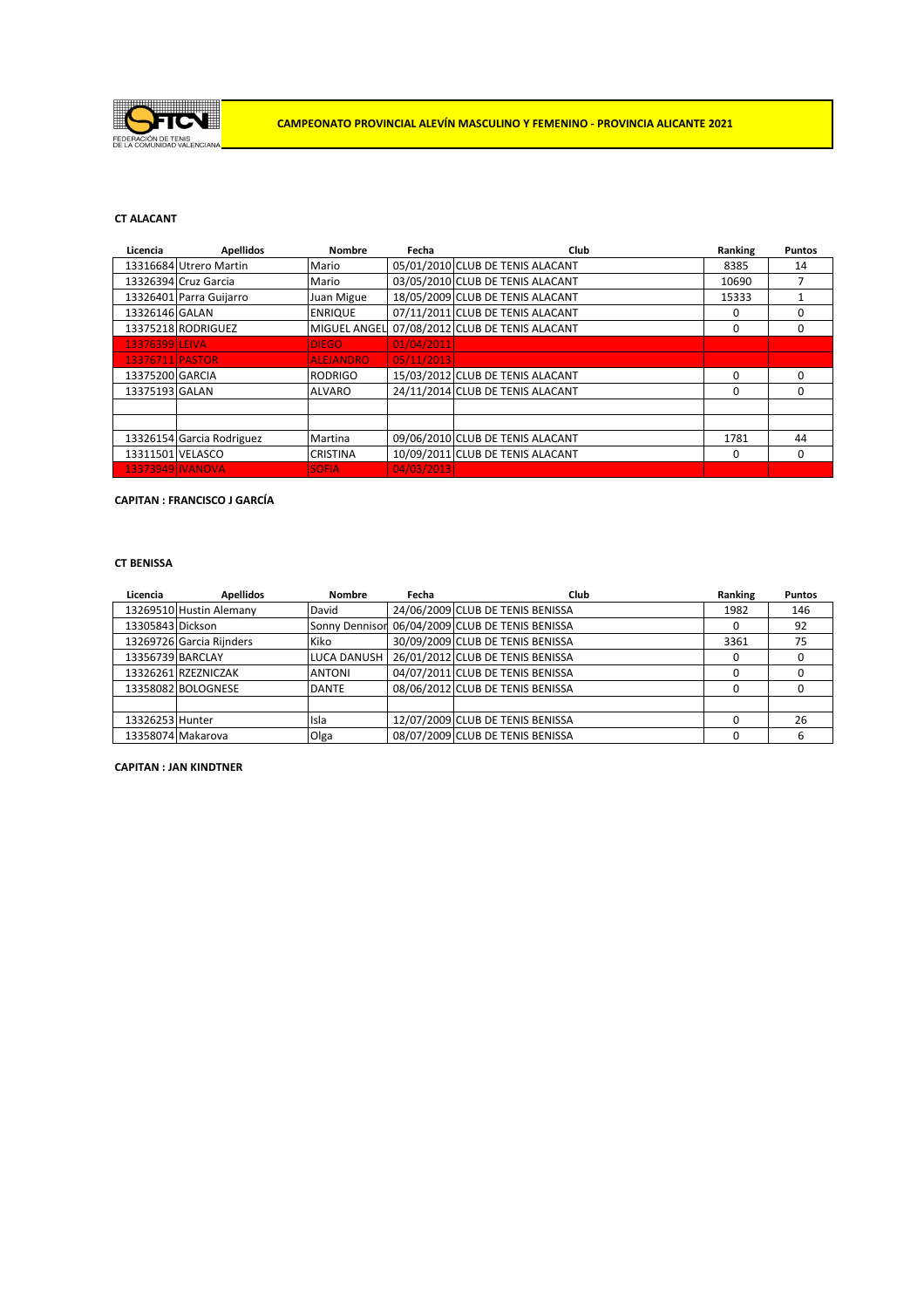

**CAMPEONATO PROVINCIAL ALEVÍN MASCULINO Y FEMENINO - PROVINCIA ALICANTE 2021**

**CT TORREVIEJA**

| Licencia           | <b>Apellidos</b>           | <b>Nombre</b>   | Fecha | Club                                | Ranking      | <b>Puntos</b> |
|--------------------|----------------------------|-----------------|-------|-------------------------------------|--------------|---------------|
|                    | 13251278 Esquerdo Recuenco | Sergio          |       | 02/10/2009 CLUB DE TENIS TORREVIEJA | 683          | 445           |
|                    | 13231973 Lozano Leon       | Mario           |       | 07/02/2009 CLUB DE TENIS TORREVIEJA | 1499         | 198           |
| 13299294 Bouillard |                            | Sacha           |       | 17/11/2009 CLUB DE TENIS TORREVIEJA | <sup>0</sup> | 150           |
|                    | 13329314 Pantoja Navarro   | Oscar Seba      |       | 22/05/2009 CLUB DE TENIS TORREVIEJA | 2529         | 110           |
|                    | 13279923 Vinader Colomina  | David           |       | 02/12/2009 CLUB DE TENIS TORREVIEJA | 4732         | 45            |
|                    | 13258993 Lozano Leon       | Miguel          |       | 26/09/2010 CLUB DE TENIS TORREVIEJA | 6007         | 29            |
|                    | 13308409 Teruel Abellan    | Alberto         |       | 18/10/2010 CLUB DE TENIS TORREVIEJA | 12195        | 4             |
|                    | 13362819 Viuda Ortega      | Alvaro          |       | 14/08/2010 CLUB DE TENIS TORREVIEJA | 15333        | $\mathbf{1}$  |
|                    | 13372933 SAEZ HERNANDEZ    | <b>DANIEL S</b> |       | 03/05/2012 CLUB DE TENIS TORREVIEJA | $\Omega$     | $\Omega$      |
|                    | 13305968 CABEZAS CEREZA    | <b>EMILIO</b>   |       | 11/03/2011 CLUB DE TENIS TORREVIEJA | 0            | 0             |
|                    | 13318317 LEAL VAZQUEZ      | <b>MARIO</b>    |       | 30/06/2011 CLUB DE TENIS TORREVIEJA | $\Omega$     | $\Omega$      |
|                    |                            |                 |       |                                     |              |               |
| 13300249 Novikova  |                            | Stefanija       |       | 12/10/2009 CLUB DE TENIS TORREVIEJA | $\Omega$     | 99            |
|                    | 13323754 Penella Pineda    | Alicia          |       | 27/04/2010 CLUB DE TENIS TORREVIEJA | 1556         | 58            |
|                    | 13300215 Martin Martin     | Alejandra       |       | 02/02/2010 CLUB DE TENIS TORREVIEJA | 1723         | 47            |
|                    | 13372941 Saez Hernandez    | Irene           |       | 21/05/2009 CLUB DE TENIS TORREVIEJA | 4992         | $\mathbf{1}$  |
|                    | 13336278 PAREDES ESQUIVA   | <b>CRISTINA</b> |       | 18/02/2011 CLUB DE TENIS TORREVIEJA | $\Omega$     | $\Omega$      |
|                    | 13362801 ZAHMATKESH        | <b>ISABELLA</b> |       | 30/03/2011 CLUB DE TENIS TORREVIEJA | $\Omega$     | 0             |
|                    | 13374666 HATOM MIKAELSSON  | <b>JULIAD</b>   |       | 24/07/2011 CLUB DE TENIS TORREVIEJA | 0            | $\Omega$      |
|                    | 13378717 VALENCIA          | <b>NELLY</b>    |       | 19/06/2011 CLUB DE TENIS TORREVIEJA | 0            | $\Omega$      |
|                    | 13318705 MORENO VALDES     | LOLA            |       | 17/08/2011 CLUB DE TENIS TORREVIEJA | 0            | $\Omega$      |

### **CAPITÁN : DAVID PÉREZ**

#### **CC ELDA**

| Licencia | <b>Apellidos</b>           | <b>Nombre</b> | Fecha | Club                     | Ranking  | <b>Puntos</b> |
|----------|----------------------------|---------------|-------|--------------------------|----------|---------------|
|          | 13245792 Martinez Delgado  | Hugo          |       | 26/06/2009 CLUB DE CAMPO | 4021     | 58            |
|          | 13336244 Gras Martinez     | Eduardo       |       | 02/07/2010 CLUB DE CAMPO | 10690    |               |
|          | 13336252 Ponce Martinez    | Mateo         |       | 12/01/2010 CLUB DE CAMPO | 12195    | 4             |
|          | 13348231 Arce Anton        | Gabriel       |       | 12/04/2010 CLUB DE CAMPO | 15333    |               |
|          | 13308623 FERNANDEZ PAYA    | <b>HUGO</b>   |       | 17/01/2011 CLUB DE CAMPO | 0        | O             |
|          | 13357977 SANCHEZ REINA     | <b>ALVARO</b> |       | 28/12/2011 CLUB DE CAMPO | $\Omega$ | O             |
|          | 13357969 CISCARES GOMEZ    | <b>MATEO</b>  |       | 13/08/2013 CLUB DE CAMPO | 0        | 0             |
|          | 13357951 ALEJANDRO ILLIES  | JESUS         |       | 04/04/2013 CLUB DE CAMPO | 0        | O             |
|          | 13375812 PATERNA TORRO     | <b>JAVIER</b> |       | 16/04/2012 CLUB DE CAMPO | $\Omega$ | ŋ             |
|          | 13332333 ANDRES SANTOS     | <b>MARCO</b>  |       | 16/06/2011 CLUB DE CAMPO | $\Omega$ | 0             |
|          |                            |               |       |                          |          |               |
|          | 13375797 Campillo Pellicer | Daniela       |       | 28/05/2010 CLUB DE CAMPO | $\Omega$ | O             |
|          | 13357985 FERRERIRA PINA    | <b>NURIA</b>  |       | 27/05/2012 CLUB DE CAMPO | $\Omega$ | 0             |

## **CAPITÁN : PACO TORRES**

# **CS ORCELIS**

| Licencia | <b>Apellidos</b>             | <b>Nombre</b>   | Fecha | Club                           | Ranking | <b>Puntos</b> |
|----------|------------------------------|-----------------|-------|--------------------------------|---------|---------------|
|          | 13356721 Ruiz Poveda         | Hugo            |       | 08/10/2009 CLUB SOCIAL ORCELIS | 6007    | 29            |
|          | 13356979 Ros Murcia          | Victor          |       | 14/08/2009 CLUB SOCIAL ORCELIS | 13735   |               |
|          | 13275442 Mouriño Gomez       | Roberto         |       | 20/05/2009 CLUB SOCIAL ORCELIS | 15333   |               |
|          | 13275450 Gilabert Almarcha   | Alberto         |       | 11/05/2009 CLUB SOCIAL ORCELIS | 15333   |               |
|          | 13275468 Martinez Montesinos | Daniel          |       | 14/07/2009 CLUB SOCIAL ORCELIS | 15333   |               |
|          | 13281746 Folgueral Garcia    | Santiago        |       | 21/03/2009 CLUB SOCIAL ORCELIS | 15333   |               |
|          |                              |                 |       |                                |         |               |
|          | 13292058 Molina Jimenez      | Atenea          |       | 03/04/2009 CLUB SOCIAL ORCELIS | 2845    | 14            |
|          | 13381760 PONOMAREVA          | <b>KATALINA</b> |       | 14/08/2011 CLUB SOCIAL ORCELIS | 0       |               |
|          | 13381786 SORIA RODRIGUEZ     | <b>BLANCA</b>   |       | 19/04/2010 CLUB SOCIAL ORCELIS |         |               |

**CAPITÁN : PEDRO CAPROTTA**